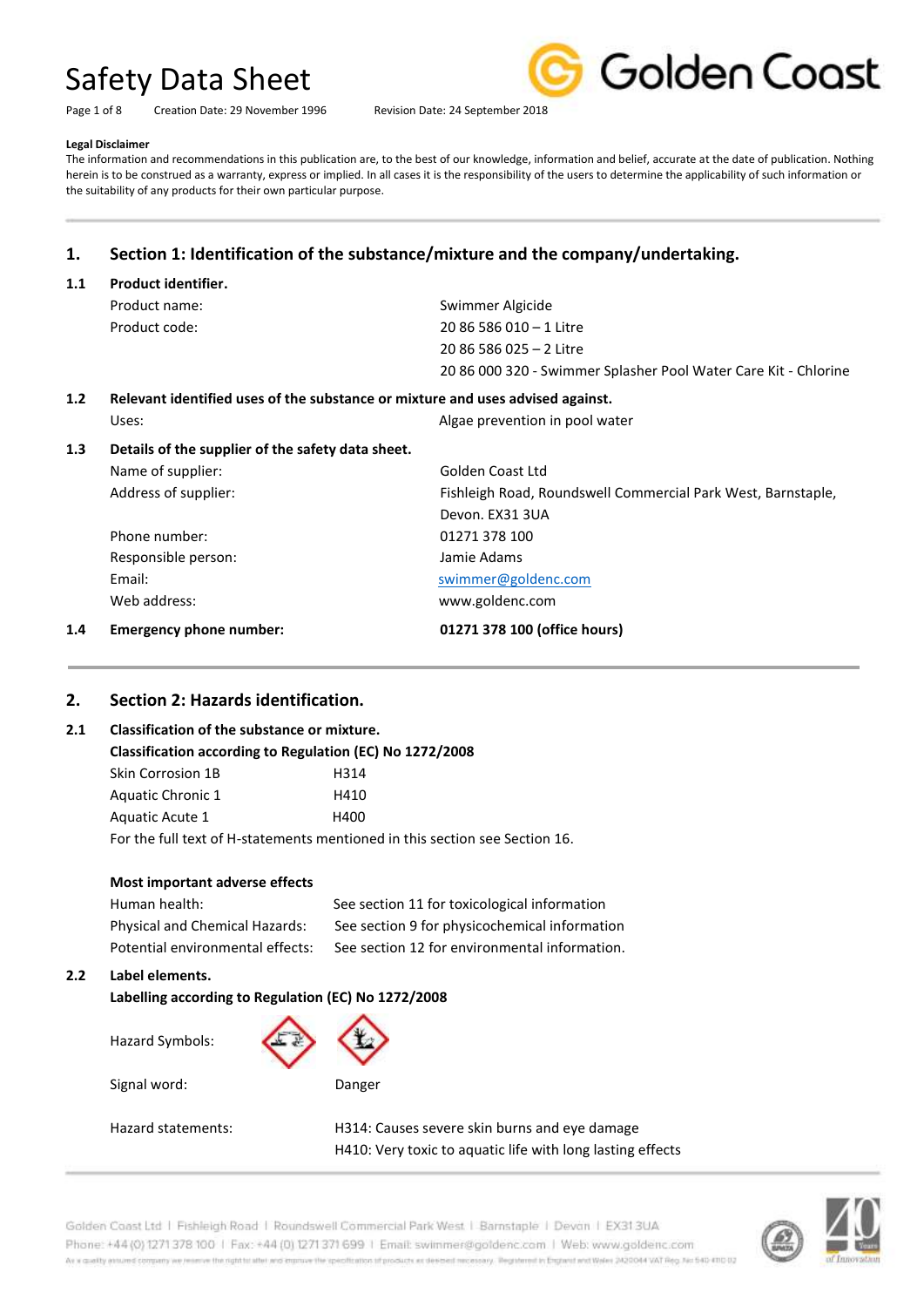Page 2 of 8 Creation Date: 29 November 1996 Revision Date: 24 September 2018

Golden Coast

**Legal Disclaimer**

The information and recommendations in this publication are, to the best of our knowledge, information and belief, accurate at the date of publication. Nothing herein is to be construed as a warranty, express or implied. In all cases it is the responsibility of the users to determine the applicability of such information or the suitability of any products for their own particular purpose.

| Precautionary statements: | P102: Keep out of reach of children                                                          |
|---------------------------|----------------------------------------------------------------------------------------------|
|                           | P272: Avoid release to the environment                                                       |
|                           | P280: Wear protective gloves/protective clothing/eye protection/ face protection.            |
|                           | P301+330+331: IF SWALLOWED: rinse mouth. Do NOT induce vomiting.                             |
|                           | P303+P361+P353: IF ON SKIN (or hair): Remove/take off immediately all contaminated clothing. |
|                           | Rinse skin with water.                                                                       |
|                           | P305+P351+P338: IF IN EYES: Rinse cautiously with water for several minutes. Remove contact  |
|                           | lenses, if present and easy to do. Continue rinsing.                                         |
|                           | P333+313: If skin irritation or rash occurs: Get medical advice/attention                    |
|                           | P501: Dispose of contents/container in accordance with national regulations.                 |
|                           |                                                                                              |

### **Hazardous components which must be listed on the label**

Quaternary ammonium compounds, benzyl-C12-16-alkyldimethyl, chlorides

### **2.3 Other hazards.**

PBT: This substance is not identified as a PBT substance.

### **3. Section 3: Composition/information on ingredients.**

### **3.2 Mixtures.**

| Chemical nature: Liquid | Mixture of substances listed below with non-hazardous additions      |
|-------------------------|----------------------------------------------------------------------|
|                         | QUATERNARY AMMONIUM COMPOUNDS, BENZYL-C8-18-ALKYLDIMETHYL, CHLORIDES |

| <b>EINECS</b> | CAS No     | <b>CLP Classification</b>                                    | Amount % |
|---------------|------------|--------------------------------------------------------------|----------|
|               |            | Aquatic Tox. 4: H312; Acute Tox. 4: H302; Skin Corr 1B: H314 |          |
| 270-325-2     | 68424-85-1 | Aquatic Acute 1:H400                                         | 1-10%    |

### **4. Section 4: First aid measures.**

### **4.1 Description of first aid measures.**

General: Personal protection for the First Aider. Immediately remove any clothing soiled by the product.

- Skin contact: Remove all contaminated clothes and footwear immediately unless stuck to skin. Drench the affected skin with running water for 10 minutes or longer if substance is still on skin. Transfer to hospital if there are burns or symptoms of poisoning.
- Eye contact: Check for and remove any contact lenses. Open eyes wide apart. Rinse opened eye with plenty of water for at least 15 minutes. Get medical attention.

Ingestion: Wash out mouth with water. Do not induce vomiting. Give 1 cup of water to drink every 10 minutes. If unconscious, check for breathing and apply artificial respiration if necessary. If unconscious and breathing is OK, place in recovery position. Transfer to hospital as soon as possible.

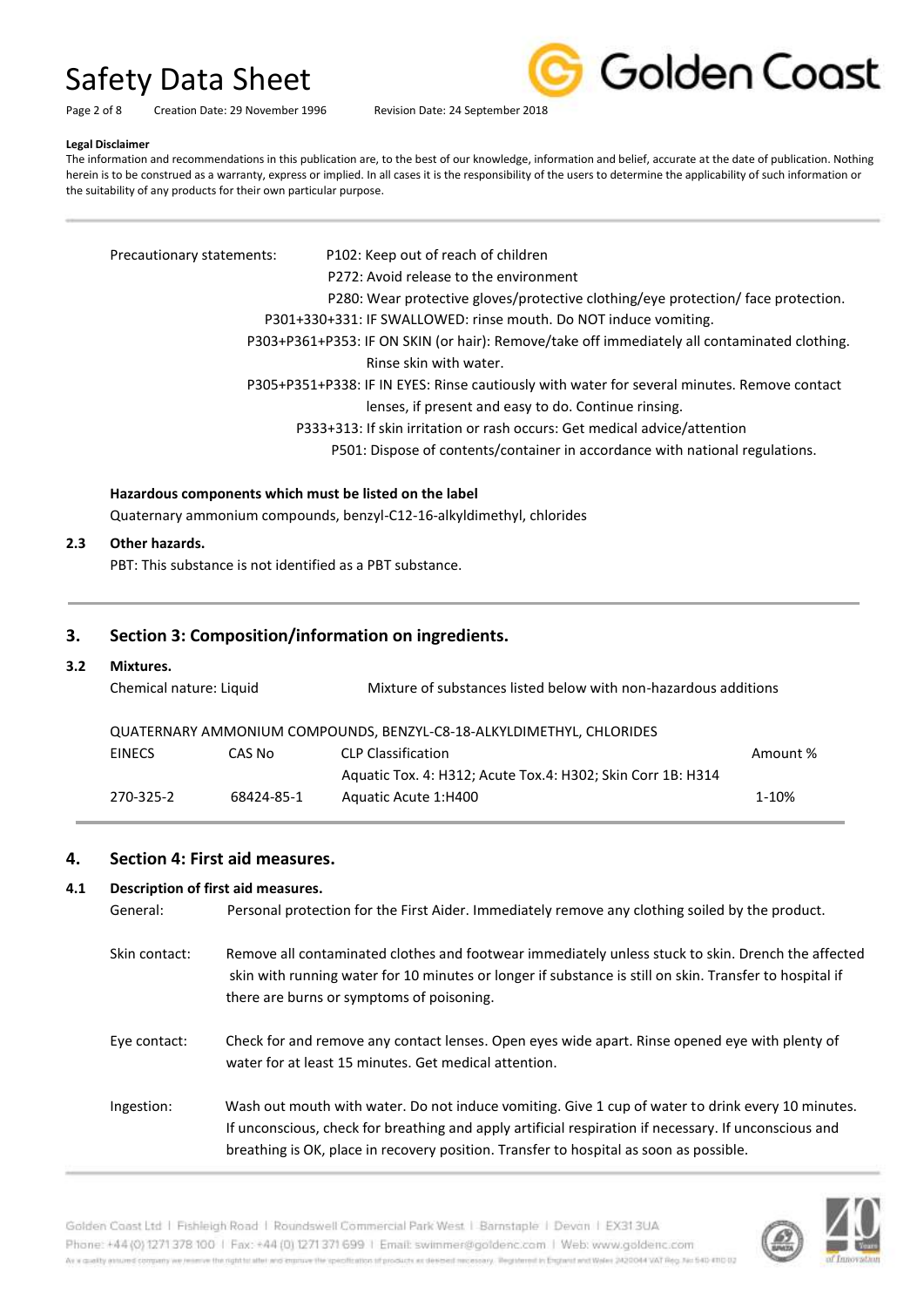Page 3 of 8 Creation Date: 29 November 1996 Revision Date: 24 September 2018



#### **Legal Disclaimer**

The information and recommendations in this publication are, to the best of our knowledge, information and belief, accurate at the date of publication. Nothing herein is to be construed as a warranty, express or implied. In all cases it is the responsibility of the users to determine the applicability of such information or the suitability of any products for their own particular purpose.

|     | Inhalation:   | Remove casualty from exposure ensuring one's own safety whilst doing so. If unconscious and<br>breathing is OK, place in the recovery position. If conscious, ensure the casualty sits or lies down. If<br>breathing becomes bubbly, have the casualty sit and provide oxygen if available. Transfer to hospital<br>as soon as possible. |
|-----|---------------|------------------------------------------------------------------------------------------------------------------------------------------------------------------------------------------------------------------------------------------------------------------------------------------------------------------------------------------|
| 4.2 |               | Most important symptoms and effects, both acute and delayed.                                                                                                                                                                                                                                                                             |
|     | Skin contact: | Blistering may occur. Progressive ulceration will occur if treatment is not immediate.                                                                                                                                                                                                                                                   |
|     | Eye contact:  | Corneal burns may occur. May cause permanent damage.                                                                                                                                                                                                                                                                                     |
|     | Ingestion:    | Corrosive burns may appear around the lips. Blood may be vomited. There may be bleeding from the<br>mouth or nose.                                                                                                                                                                                                                       |
|     | Inhalation:   | There may be shortness of breath with a burning sensation in the throat. Exposure may cause coughing<br>or wheezing.                                                                                                                                                                                                                     |
|     | Effects:      | Immediate effects can be expected after short-term exposure.                                                                                                                                                                                                                                                                             |
|     |               |                                                                                                                                                                                                                                                                                                                                          |

**4.3 Indication of any immediate medical attention and special treatment needed.** No further relevant information available.

### **5. Section 5: Firefighting measures.**

| 5.1 | Extinguishing media.                                   |                                                                                                              |  |
|-----|--------------------------------------------------------|--------------------------------------------------------------------------------------------------------------|--|
|     | Suitable extinguishing media:                          | Suitable extinguishing media for the surrounding fire should be used. Use water spray<br>to cool containers. |  |
|     | Unsuitable extinguishing media:                        | Water with full jet.                                                                                         |  |
| 5.2 | Special hazards arising from the substance or mixture. |                                                                                                              |  |
|     | Specific hazards during fire:                          | Corrosive. In combustion emits toxic fumes.                                                                  |  |
| 5.3 | Advice for firefighters.                               |                                                                                                              |  |
|     | Advice for firefighters:                               | Wear self-contained breathing apparatus. Wear protective clothing to prevent<br>contact with skin and eyes.  |  |

### **6. Section 6: Accidental release measures.**

### **6.1 Personal precautions, protective equipment and emergency procedures.**

Personal precautions: Notify the police and fire brigade immediately. If outside keep bystanders upwind and away from danger point. Mark out the contaminated area with signs and prevent access to unauthorised personnel. Do not attempt to take action without suitable protective clothing – see section 8 for SDS. Tur leaking containers leak-side up to prevent the escape of liquid. Refer to section 8 of SDS for personal protection details.

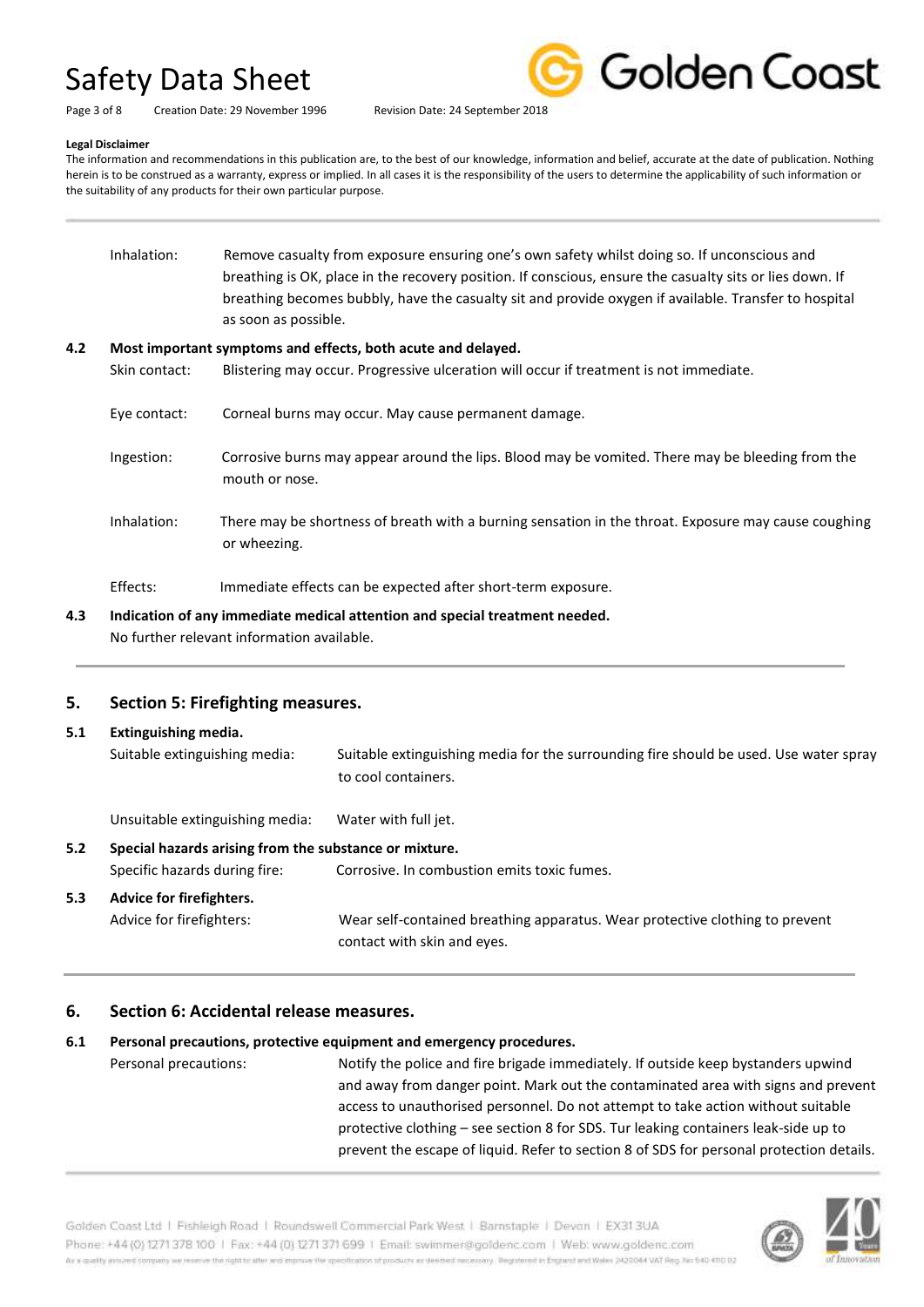Page 4 of 8 Creation Date: 29 November 1996 Revision Date: 24 September 2018



### **Legal Disclaimer**

The information and recommendations in this publication are, to the best of our knowledge, information and belief, accurate at the date of publication. Nothing herein is to be construed as a warranty, express or implied. In all cases it is the responsibility of the users to determine the applicability of such information or the suitability of any products for their own particular purpose.

### **6.2 Environmental precautions.**

Do not discharge into drains or rivers. Contain the spillage using bunding.

### **6.3 Methods and material for containment and cleaning up.** Methods and materials for Clean-up should be dealt with only by qualified personnel familiar with the specific containment and cleaning up: substance. Absorb with liquid-binding material (sand, dry earth, universal binders) Keep in suitable closed containers for disposal. **6.4 Reference to other sections.** See section 7 for information on safe handling See section 8 for information on personal protection equipment See section 13 for disposal information.

### **7. Section 7: Handling and storage.**

### **7.1 Precautions for safe handling.**

| Advice on safe handling: | Avoid direct contact with the substance. Ensure there is sufficient ventilation of the |  |  |
|--------------------------|----------------------------------------------------------------------------------------|--|--|
|                          | area.                                                                                  |  |  |

Do not handle in a confined space. Avoid formation or spread of mists in the air.

### **7.2 Conditions for safe storage, including any incompatibilities.**

| Prevent any seepage into the ground                                 |
|---------------------------------------------------------------------|
| Protection against fire and explosion: No special measures required |
| Store in a cool, well-ventilated area.                              |
| Must only be kept in original packaging.                            |
| Store away from foodstuffs.                                         |
|                                                                     |

### **7.3 Specific end use(s).**

No data available.

### **8. Section 8: Exposure controls/personal protection.**

### **8.1 Control parameters.**

|     |                                                          | Contains no substances with occupational exposure limit values.                                                                             |  |
|-----|----------------------------------------------------------|---------------------------------------------------------------------------------------------------------------------------------------------|--|
| 8.2 | Exposure controls.<br><b>Engineering measures</b>        |                                                                                                                                             |  |
|     | <b>General information:</b>                              | Ensure there is sufficient ventilation of the area. The floor of the storage room must<br>be impermeable to prevent the escapes of liquids. |  |
|     | Personal protective equipment<br>Respiratory protection: | Self-contained breathing apparatus must be available in case of emergency.                                                                  |  |
|     | Hand protection:                                         | Impermeable gloves.                                                                                                                         |  |

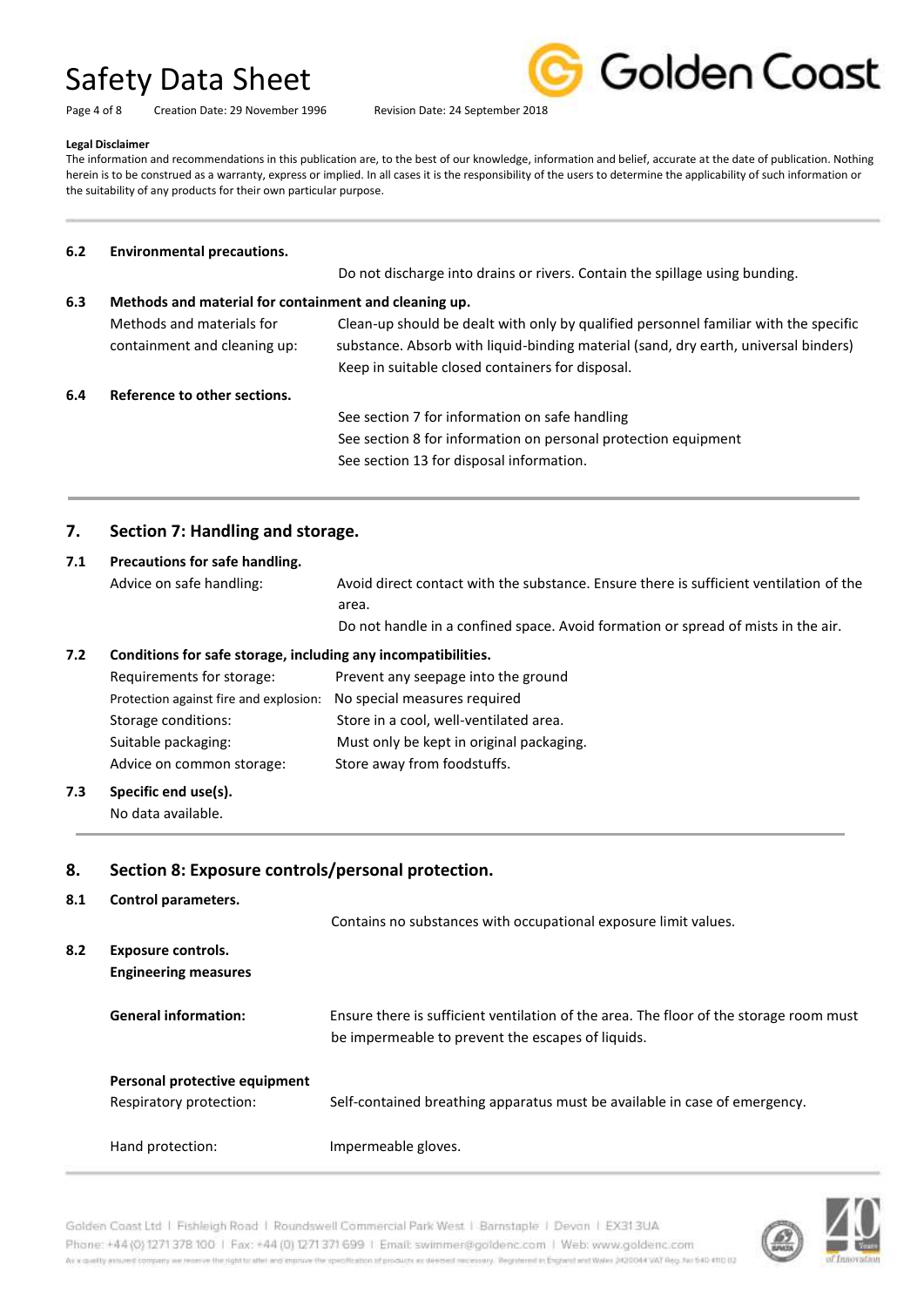

Page 5 of 8 Creation Date: 29 November 1996 Revision Date: 24 September 2018

#### **Legal Disclaimer**

The information and recommendations in this publication are, to the best of our knowledge, information and belief, accurate at the date of publication. Nothing herein is to be construed as a warranty, express or implied. In all cases it is the responsibility of the users to determine the applicability of such information or the suitability of any products for their own particular purpose.

| <b>Environmental exposure controls</b> |                                                 |
|----------------------------------------|-------------------------------------------------|
| Skin and body protection:              | Impermeable protective clothing.                |
| Eye protection:                        | Wear safety glasses approved to standard EN 166 |

Dispose of in accordance with all applicable local and national regulations.

### **9. Section 9: Physical and chemical properties.**

### **9.1 Information on basic physical and chemical properties.**

| Form:             | Liguid                    |
|-------------------|---------------------------|
| Colour:           | Blue                      |
| Odour:            | Mild                      |
| Relative density: | $0.994$ g.cm <sup>3</sup> |
| Water solubility: | Soluble                   |

### **9.2 Other Information**

No further relevant information available.

### **10. Section 10: Stability and reactivity. 10.1 Reactivity.** Reactivity: Stable under recommended transport or storage conditions **10.2 Chemical stability.** Chemical stability: Stable under normal conditions **10.3 Possibility of hazardous reactions.** Hazardous reactions: Hazardous reactions will not occur under normal transport or storage conditions. Decomposition may occur on exposure to conditions or materials listed below. **10.4 Conditions to avoid.** Conditions to avoid: Heat **10.5 Incompatible materials.** Materials to avoid: Strong acids. Strong bases. Strong oxidising agents. **10.6 Hazardous decomposition products.** Haz.Decomp.products: In combustion emits toxic fumes.

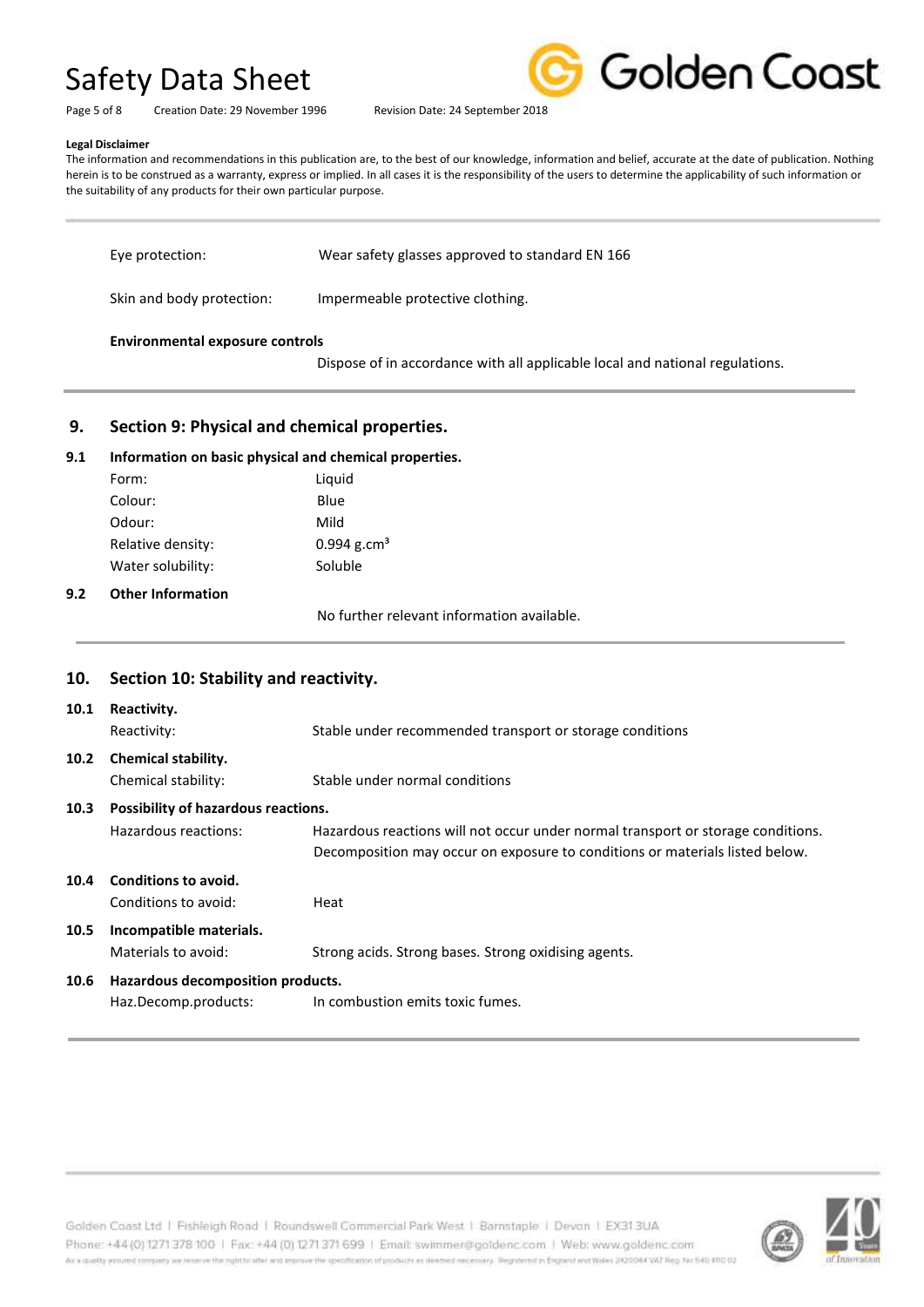Page 6 of 8 Creation Date: 29 November 1996 Revision Date: 24 September 2018



### **Legal Disclaimer**

The information and recommendations in this publication are, to the best of our knowledge, information and belief, accurate at the date of publication. Nothing herein is to be construed as a warranty, express or implied. In all cases it is the responsibility of the users to determine the applicability of such information or the suitability of any products for their own particular purpose.

### **11. Section 11: Toxicological information.**

### **11.1 Information on toxicological effects.**

### **Hazardous ingredients:**

QUATERNARY AMMONIUM COMPOUNDS, BENZYL-C12-16-ALKYLDIMETHYL, CHLORIDES

| Route  | <b>Species</b> | <b>Test</b> | Value | <b>Units</b> |
|--------|----------------|-------------|-------|--------------|
| Dermal | Rat            | 4hr LC50    | >5000 | Mg/kg        |
| Oral   | Rat            | LD50        | 795   | Mg/kg        |

### **Relevant hazards for product:**

| Hazard                        | Route      | <b>Basis</b>          |
|-------------------------------|------------|-----------------------|
| Skin corrosion/irritation     | <b>DRM</b> | Hazardous: calculated |
| Serious eye damage/irritation | OPT        | Hazardous: calculated |

### **Symptoms/routes of exposure**

| Skin contact: | Blistering may occur. Progressive ulceration will occur if treatment is not immediate. |
|---------------|----------------------------------------------------------------------------------------|
| Eye contact:  | Corneal burns may occur. Mat cause permanent damage.                                   |
| Ingestion:    | Corrosive burns may appear around the lips. Blood may be vomited. There may be         |
|               | bleeding from the mouth or nose.                                                       |
| Inhalation:   | There may be shortness of breath with a burning sensation in the throat. Exposure      |
|               | may cause coughing or wheezing.                                                        |
| Effects:      | Immediate effects can be expected after short-term exposure.                           |
|               |                                                                                        |

### **12. Section 12: Ecological information.**

### **12.1 Toxicity.**

Ecotoxicty values:

QUATERNARY AMMONIUM COMPOUNDS, BENZYL-C12-16-ALKYLDIMETHYL, CHLORIDES

| <b>Species</b> | <b>Test</b> |     | <b>Value</b> | <b>Units</b> |
|----------------|-------------|-----|--------------|--------------|
| Daphnia        | EC50        | 48h | 0.03         | mg/          |

| Aquatic toxicity                      |             |       |       |              |
|---------------------------------------|-------------|-------|-------|--------------|
| <b>Species</b>                        | <b>Test</b> | Value | Value | <b>Units</b> |
| Daphnia                               | EC50        | 48h   | 0.016 | Mg/l         |
| Green Alga (Selenastrum capricornutu) | EC50        | 48h   | 0.02  | Mg/l         |
| Rainbow Trout (Oncorhynchus mykiss)   | LC50        | 48h   | 0.85  | Mg/l         |

### **12.2 Persistence and degradability.**

Persistence and degradability: No data available

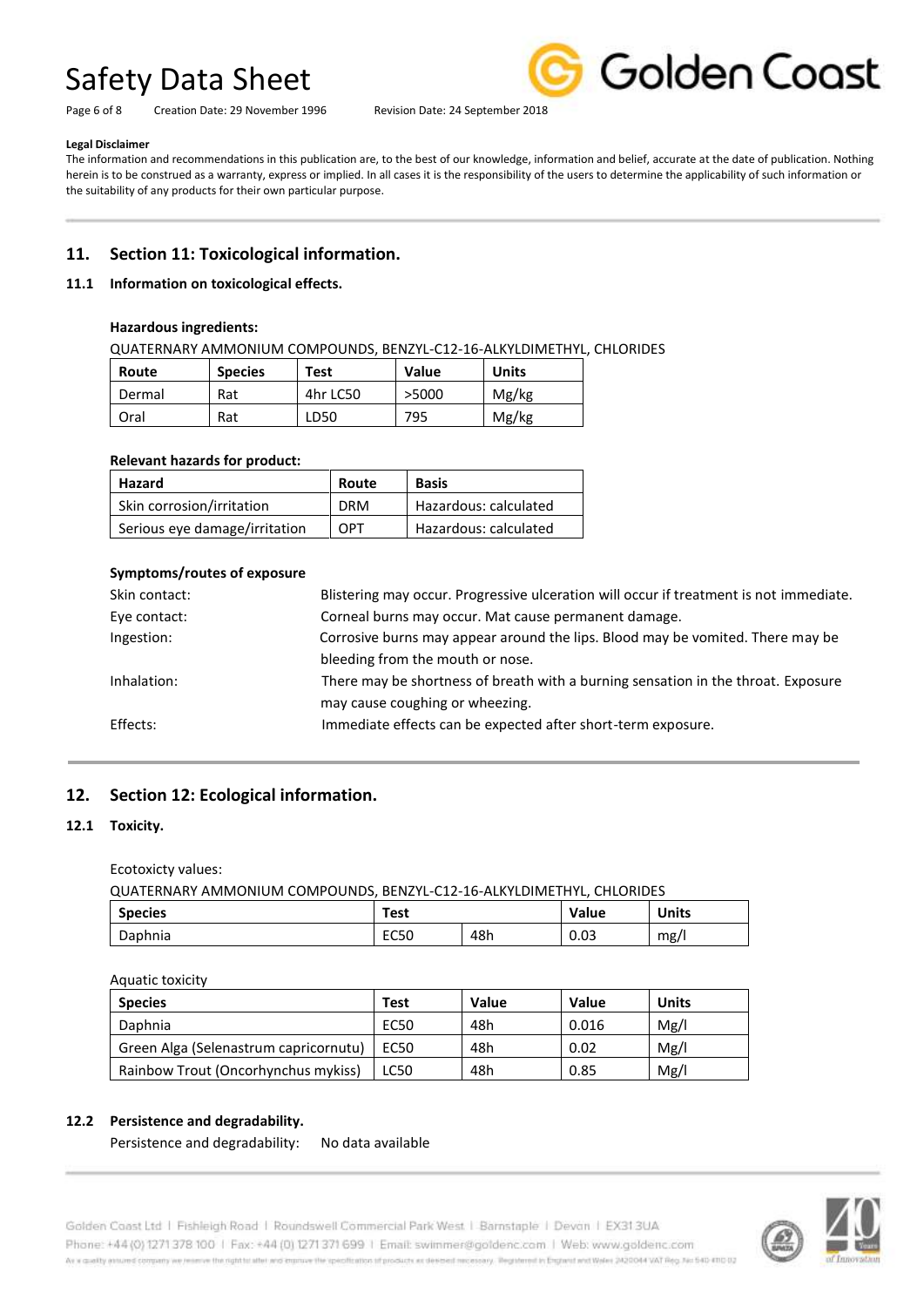Page 7 of 8 Creation Date: 29 November 1996 Revision Date: 24 September 2018



### **Legal Disclaimer**

The information and recommendations in this publication are, to the best of our knowledge, information and belief, accurate at the date of publication. Nothing herein is to be construed as a warranty, express or implied. In all cases it is the responsibility of the users to determine the applicability of such information or the suitability of any products for their own particular purpose.

| 12.3 | <b>Bioaccumulation potential.</b>          |                                                        |
|------|--------------------------------------------|--------------------------------------------------------|
|      | Bioaccumulative potential:                 | No data available                                      |
| 12.4 | Mobility in soil.                          |                                                        |
|      | Mobility in soil:                          | Readily absorbed into soil                             |
| 12.5 | <b>Results of PBT and vPvB assessment.</b> |                                                        |
|      | PBT Identification:                        | This product is not identified as a PBT/vPvB substance |
| 12.6 | Other adverse effects.                     |                                                        |
|      | Other adverse effects:                     | No data available.                                     |

### **13. Section 13: Disposal considerations.**

### **13.1 Waste treatment methods.**

- Transfer to a suitable container and arrange for collection by specialised disposal company
- Disposal should be in accordance with local, state or national regulation
- Do not reuse empty containers without commercial cleaning or reconditioning
- Do not discharge into drains or the environment, dispose to an authorised waste collection point

### **Classification**

Waste Codes in accordance with the European Waste catalogue (EWC) are origin-defined. Since this product is used in several industries, no Waste Code can be provided by the supplier. The Waste Code should be determined in arrangement with your waste disposal partner or the responsible authority.

### **14. Section 14: Transport information.**

### **14.1 UN number.**

UN1760

### **14.2 UN proper shipping name.**

CORROSIVE LIQUID, N.O.S. (QUATERNARY AMMONUM COMPOUNDS, BENZYL-C12-16-ALKYLDIMETHYL, CHLORIDES)

### **14.3 Transport hazard class(es).**

Class: 8 **14.4 Packing group.** II **14.5 Environmental hazards.** Environmentally hazardous: Yes Marine Pollutant: No **14.6 Special precautions for user.** Special precautions: Warning: Corrosive substances. Tunnel code: E Transport category: 3